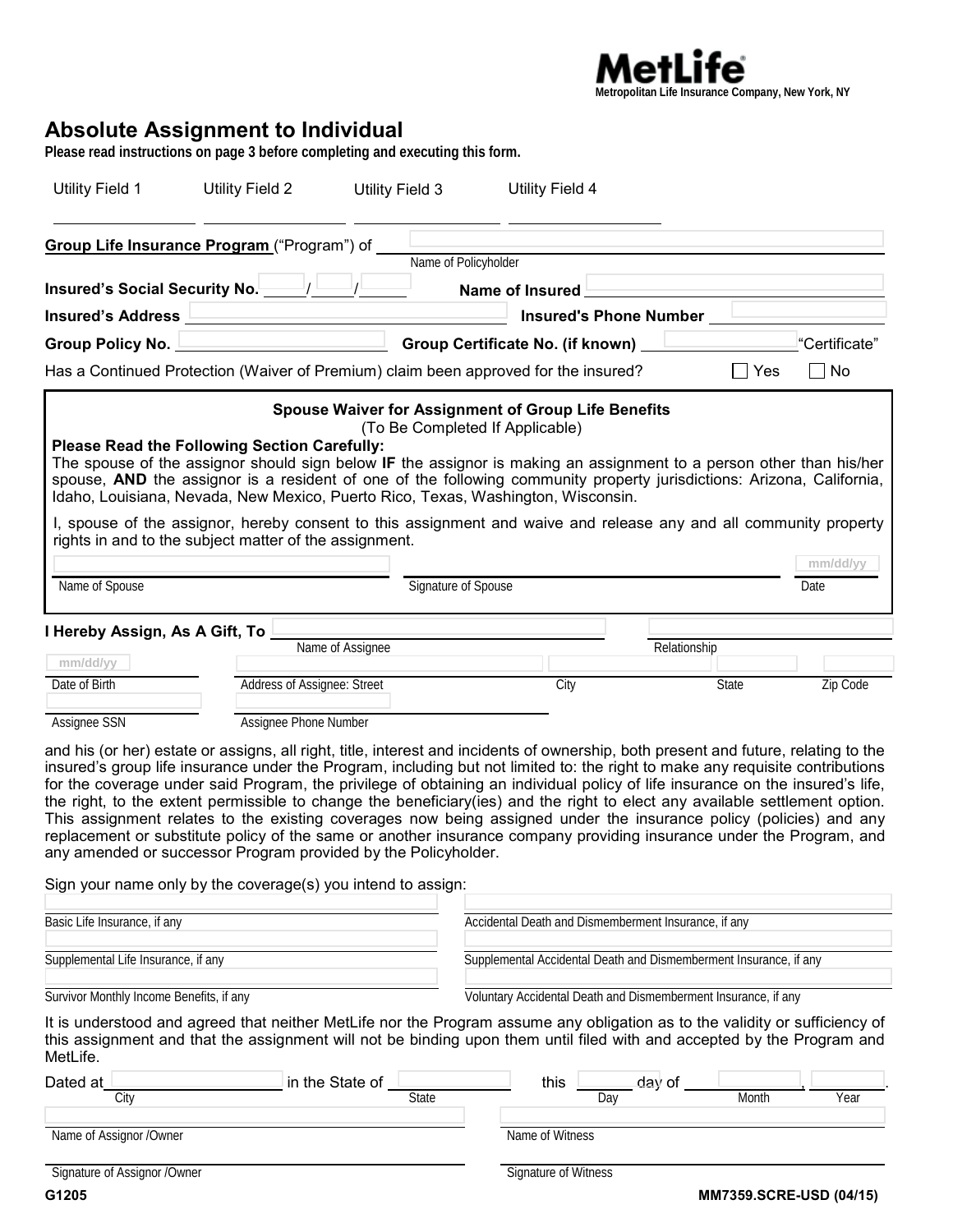| <b>Primary Beneficiary(ies)</b>                                                                                                                                                                                                                                                                                                                                                                                                                                                                                                         |              | (Total shares must equal 100%) |            |                        | named Insured under the Group Policy, and (2) revocably designate as beneficiary thereunder:                     |                     |
|-----------------------------------------------------------------------------------------------------------------------------------------------------------------------------------------------------------------------------------------------------------------------------------------------------------------------------------------------------------------------------------------------------------------------------------------------------------------------------------------------------------------------------------------|--------------|--------------------------------|------------|------------------------|------------------------------------------------------------------------------------------------------------------|---------------------|
| <b>Full Name</b><br>(Last, First, Middle Initial)                                                                                                                                                                                                                                                                                                                                                                                                                                                                                       | Relationship | Date of<br><b>Birth</b>        | <b>SSN</b> | Phone<br><b>Number</b> | Address<br>(Street, City, State, Zip Code)                                                                       | Share<br>Percentage |
|                                                                                                                                                                                                                                                                                                                                                                                                                                                                                                                                         |              | mm/dd/yy                       |            |                        |                                                                                                                  |                     |
|                                                                                                                                                                                                                                                                                                                                                                                                                                                                                                                                         |              | mm/dd/yy                       |            |                        |                                                                                                                  |                     |
|                                                                                                                                                                                                                                                                                                                                                                                                                                                                                                                                         |              | mm/dd/yy                       |            |                        |                                                                                                                  |                     |
|                                                                                                                                                                                                                                                                                                                                                                                                                                                                                                                                         |              | mm/dd/yy                       |            |                        |                                                                                                                  |                     |
|                                                                                                                                                                                                                                                                                                                                                                                                                                                                                                                                         |              | mm/dd/yy                       |            |                        |                                                                                                                  |                     |
| <b>Contingent Beneficiary(ies)</b>                                                                                                                                                                                                                                                                                                                                                                                                                                                                                                      |              | (Total shares must equal 100%) |            |                        |                                                                                                                  |                     |
| <b>Full Name</b><br>(Last, First, Middle Initial)                                                                                                                                                                                                                                                                                                                                                                                                                                                                                       | Relationship | Date of<br><b>Birth</b>        | <b>SSN</b> | Phone<br>Number        | Address<br>(Street, City, State, Zip Code)                                                                       | Share<br>Percentage |
|                                                                                                                                                                                                                                                                                                                                                                                                                                                                                                                                         |              | mm/dd/yy                       |            |                        |                                                                                                                  |                     |
|                                                                                                                                                                                                                                                                                                                                                                                                                                                                                                                                         |              | mm/dd/yy                       |            |                        |                                                                                                                  |                     |
|                                                                                                                                                                                                                                                                                                                                                                                                                                                                                                                                         |              | mm/dd/yy                       |            |                        |                                                                                                                  |                     |
|                                                                                                                                                                                                                                                                                                                                                                                                                                                                                                                                         |              | mm/dd/yy                       |            |                        |                                                                                                                  |                     |
|                                                                                                                                                                                                                                                                                                                                                                                                                                                                                                                                         |              | mm/dd/yy                       |            |                        |                                                                                                                  |                     |
| Unless otherwise provided above, payment to two or more primary beneficiaries or two or more contingent beneficiaries<br>shall be made in equal shares or to the survivors in equal shares or all to the last survivor. If there is no primary or<br>contingent beneficiary living at the death of the insured, the amount of benefits payable because of the insured's death<br>shall be payable to the assignee if living at the insured's death or to the assignee's estate if the assignee is not living at<br>the insured's death. |              |                                |            |                        |                                                                                                                  |                     |
| It is understood and agreed that this designation will in no way apply in respect of any Survivor life insurance benefits if<br>the Group Policy providing for such benefits makes no provision whatever for a beneficiary designation and that in such                                                                                                                                                                                                                                                                                 |              |                                |            |                        | event the Survivor life insurance benefits will be payable only as provided in the Group Policy, this assignment |                     |
| notwithstanding.                                                                                                                                                                                                                                                                                                                                                                                                                                                                                                                        |              |                                |            |                        |                                                                                                                  |                     |
|                                                                                                                                                                                                                                                                                                                                                                                                                                                                                                                                         |              |                                |            |                        |                                                                                                                  | mm/dd/yy            |

## **To Be Completed By Policyholder To Be Completed By MetLife**

| TO Be completed by Policynolder | TO BE COMPLETED BY METLITE |  |  |
|---------------------------------|----------------------------|--|--|
| By                              | B٧                         |  |  |
| <b>Title</b>                    | Title                      |  |  |
| mm/dd/w<br>$D = 1$              | mm/ddhn<br>$D - L$         |  |  |

**Date** <u>mm/dd/yy</u> **mm/dd/yy mm/dd/yy Date mm/dd/yy**